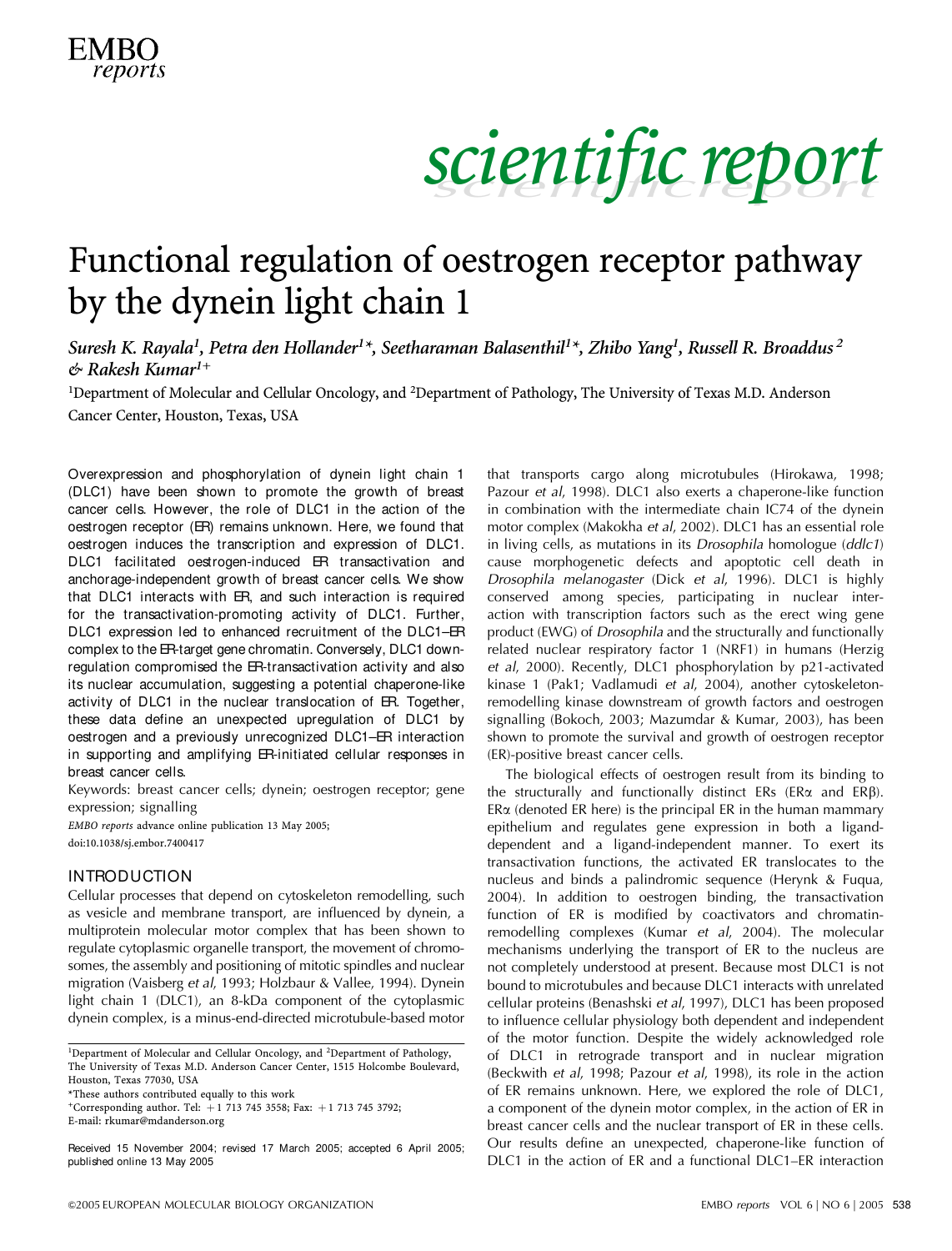in supporting and amplifying ER-initiated cellular responses in mammalian cells.

#### RESULTS AND DISCUSSION

Oestrogen induces transcription and expression of DLC1 Recent findings have suggested that DLC1 is overexpressed in breast cancer and that DLC1 phosphorylation by Pak1 promotes the survival and growth of ER-positive breast cancer cells (Vadlamudi et al, 2004). Because Pak1 is also activated by oestrogen (Mazumdar & Kumar, 2003), we initially explored the possibility that DLC1 is expressed through an ER pathway. We found that oestrogen induces the expression of DLC1 messenger RNA in a dose- and time-dependent manner and that this induction could be effectively blocked with the pure antioestrogen ICI 182,780 as well as with actinomycin D, an inhibitor of transcription (Fig 1A,B). To determine whether the observed upregulation of DLC1 by oestrogen was transcriptional in nature, we analysed the sequence of the putative DLC1 promoter for the presence of oestrogen-response elements (EREs; GenBank genomic sequence accession number NM 003746 using MatInspector software GmbH; Genomatix, München, Germany). This program did not show any consensus 13-base-pair (bp) ERE sites. However, we did notice that the DLC1 promoter contained potential ERE half-sites (TGACC), each in the vicinity of AP1-binding sites (supplementary Fig S1 online). To learn more about the function of these sites, we next cloned the DLC1 promoter 2.4-kb fragment containing the ERE half-sites into a pGL3-luciferase (luc) reporter system and found that oestrogen indeed stimulates DLC1 promoter activity in MCF-7 and Ishikawa cells (Fig 1C). The observed oestrogen-mediated increase of DLC1 mRNA was also accompanied by an increase in DLC1 protein in ER-positive MCF-7 and Ishikawa cells (Fig 1D).

#### Signalling requirement of oestrogen induction of DLC1

Next, we explored the potential role of Pak1 signalling in the upregulation of DLC1 by oestrogen. We used a previously characterized MCF-7 clone (MCF-7/DA-Pak1 cells) that expresses catalytically active Pak1 under an inducible Tet-on promoter and found that conditional expression of Pak1 upregulated the expression of DLC1 mRNA as well as that of protein (Fig 2A). Conversely, a previously characterized MCF-7 clone expressing the dominant-negative autoinhibitory Pak1 fragment amino acid 83–149 (MCF-7/DN-Pak1 cells) downregulated DLC1 expression at the mRNA as well as protein levels (Fig 2B). Consistent with these results, conditional knockdown of Pak1 by Pak1-siRNA (short interference RNA) also resulted in the loss of DLC1 expression, in both the absence and the presence of oestrogen (Fig 2C). These results suggest that the optimal expression of DLC1 depends on the presence of functional Pak1, and that DLC1 is a common target of oestrogen. As expected, we also found that wild-type Pak1 stimulated DLC1 promoter activity, whereas expression of the Pak1 inhibitor 83–149 suppressed DLC1 promoter activity (Fig 2D). These findings show that Pak1 signalling has an important role in the regulation of DLC1 expression by oestrogen.

DLC1 overexpression promotes oestrogen responsiveness To understand the significance of oestrogen regulation of DLC1, we explored whether DLC1 overexpression is sufficient to



Fig 1 | DLC1 is an E2-responsive gene. (A) DLC1 mRNA is increased after oestrogen stimulation. MCF-7 cells were treated with different concentrations of E2 for 16 h and analysed by northern blotting. (B) Effect of actinomycin D on the ability of E2 to upregulate DLC1 mRNA in MCF-7 cells. Cells were collected at different time points after treatment with E2 and/or actinomycin D (10 µg/ml) and DLC1 mRNA was analysed by northern blotting. (C) Upregulation of DLC1 promoter activity in MCF-7 and Ishikawa cells treated with E2 for 24 h. Cells were transfected with ERE-luc for 24 h, treated with E2 for 24 h and ERE-luc activity was measured. (D) Upregulation of DLC1 protein in MCF-7 and Ishikawa cells treated with E2 for 24 h.

modulate hormone response. For this purpose, we generated MCF-7 cells expressing T7-DLC1 under a tetracycline-inducible promoter (MCF-7/DLC1 cells; Fig 3A). Surprisingly, by inducing the expression of DLC1, these MCF-7/DLC1 cells showed an increased expression of the ER-regulated cell-survival protein Bcl-2 (Fig 3B), implying that DLC1 overexpression has a role in the enhanced responsiveness to oestrogen. To implicate further the endogenous DLC1 in the induction of ER-regulated genes, we examined the effect of inhibition of the endogenous DLC1 by siRNA on ER-regulated genes. We found a significant reduction in the ability of oestrogen to induce the expression of progesterone receptor (PR) and cathepsin D in cells treated with DLC1 siRNA as compared with cells treated with control siRNA (Fig 3C). To implicate DLC1 directly in the responsiveness to oestrogen, we examined how the conditional overexpression of DLC1 affected the ability of oestrogen to influence ER transactivation and cell growth. Results showed that DLC1 overexpression caused a significant increase in the ability of oestrogen to stimulate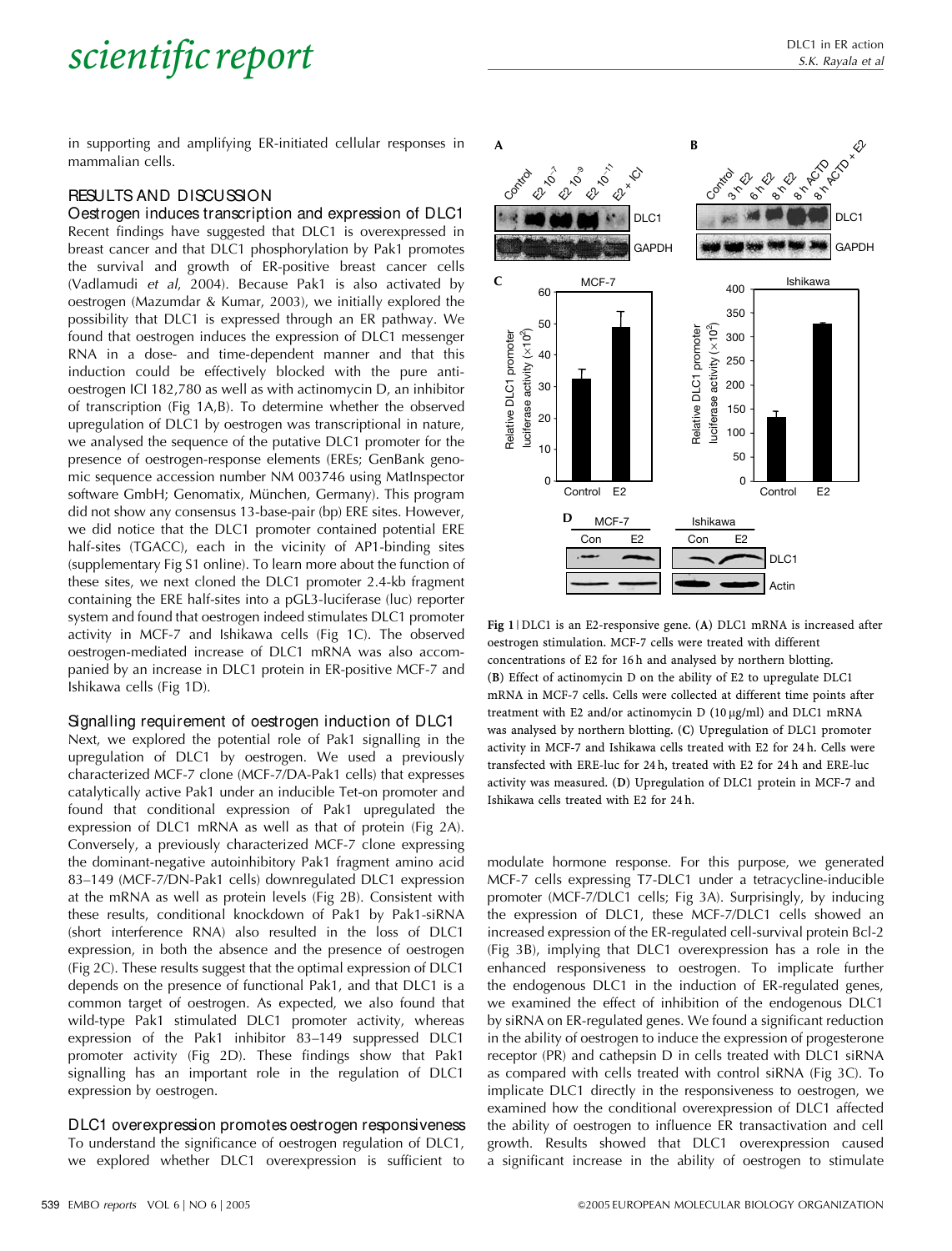ERE-dependent transactivation in MCF-7 cells and Ishikawa cells (Fig 3D). In addition, DLC1 expression also potentiated the ability of oestrogen to stimulate cell growth and promoted anchorage-independent growth (Fig 3E,F). To validate further a



role for DLC1 in the regulation of ER transactivation and cell growth, we downregulated endogenous DLC1 by using siRNA, and found a significant reduction in the growth rate of MCF-7 cells (Fig 3G) as well as ER transactivation (Fig 3H). These results suggest that the observed DLC1–ER interaction could constitute one of the mechanisms by which the transactivation activity of ER is enhanced by DLC1 and/or its putative binding partners.

#### DLC1, a unique ER-interacting protein

As DLC1 participated in the transactivation functions of ER (Fig 3), we suspected that DLC1 could interact with ER and thus modulate the ER-transactivation function. To test this, we first evaluated the ability of in vitro-translated ER protein to bind to DLC1–GST (glutathione-S-transferase) fusion protein. Indeed, the DLC1–GST fusion protein, but not GST, efficiently interacted with <sup>35</sup>S-labelled, full-length ER protein (Fig 4A). The DLC1-binding site in ER was mapped to the AB domain (amino acids 1–180) of ER (Fig 4B). Using a series of DLC1 deletion constructs, we identified the minimal region of DLC1 required for its interaction with ER (amino acids 67–89; Fig 4C). The in vivo interaction of endogenous DLC1 with ER was confirmed by co-immunoprecipitation of ER and DLC1 from lysates of exponentially growing cells by using an anti-ER monoclonal antibody but not by control IgG (Fig 4D). To validate these findings and determine the effect of oestrogen on the DLC1–ER interaction, we next immunoprecipitated ER from cell lysates from MCF-7/DLC1 cells treated or not treated with doxycycline (Dox) to induce the expression of T7-DLC1 and then stimulated with oestrogen. Results showed that DLC1 upregulation was sufficient to promote DLC1–ER interaction and that this interaction was further increased by oestrogen (Fig 4E). To investigate whether the direct binding of DLC1 to ER is important for the transactivation capabilities of ER, we studied the effect of the carboxy-terminal deletion DLC1 mutant on ER transactivation activity. We found that DLC1, but not DLC1 mutant, was able to enhance ER transactivation (Fig 4F), suggesting that DLC1–ER interaction might be important in the noted ER-transactivation function of DLC1.

#### DLC1 interacts with ER and the ER-target gene chromatin

To delineate the physiological significance of the DLC1–ER interaction, we investigated whether DLC1, alone or as a part of the DLC1–ER complex, is also recruited to the ER-target  $pS2$  gene promoter chromatin, using a chromatin immunoprecipitation (ChIP) assay. As expected, oestrogen stimulation of the MCF-7/ DLC1 (Dox-untreated) cells resulted in significant recruitment of

Fig 2 | Signalling pathways in oestrogen regulation of DLC1. 3 (A) Increased expression of DLC1 mRNA and protein in MCF-7/DA-Pak1 cells. Cells were induced with Dox, and DLC1 mRNA and protein levels were assessed. (B) Decreased expression of DLC1 mRNA and protein in MCF-7/DN-Pak1 cells. Cells were induced for 8 h with Dox and DLC1 mRNA and protein levels were assessed. (C) Downregulation of DLC1 mRNA in MCF-7 cells treated with siRNA-Pak1 for 24 h. (D) Modulation of DLC1 promoter activity in MCF-7 cells by the expression of Pak1 or DN-Pak1 for 24 h. WT, wild type.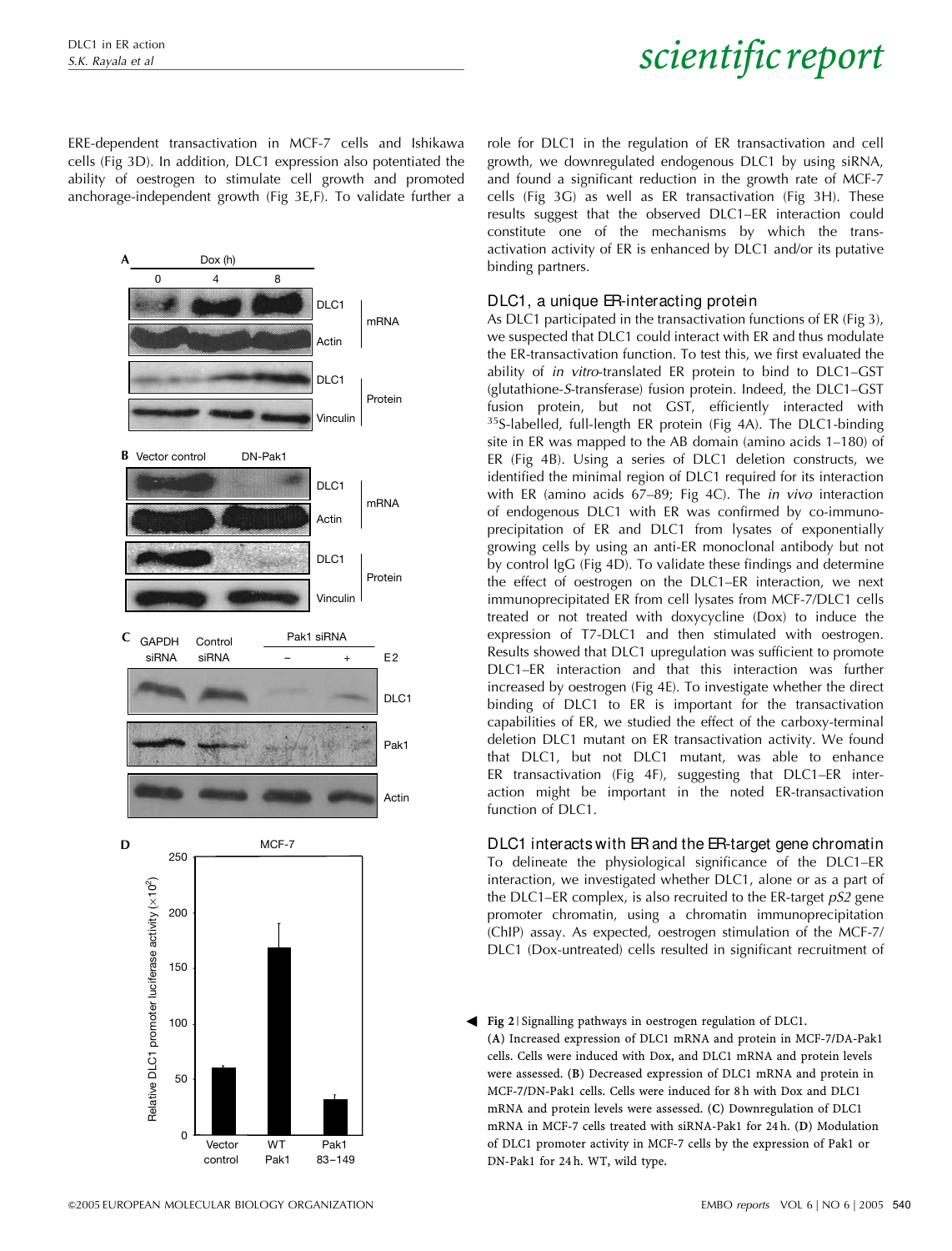

Fig 3 | DLC1 overexpression leads to E2 hypersensitivity. (A) Dox-mediated upregulation of T7-DLC1 expression in MCF-7/DLC1 clone. (B) DLC1 overexpression potentiates Bcl-2 expression by E2. MCF-7/DLC1 cells were treated with or without Dox and stimulated with E2 for 24 h. (C) DLC1 knockdown reduces the expression of progesterone receptor (PR) and cathepsin D. Cells were treated with control or DLC1-specific siRNA for 48 h and stimulated with E2 for 24 h. Then, lysates were immunoblotted with the indicated antibodies. (D) DLC1 overexpression potentiated E2-mediated stimulation of ERE-luc activity in MCF-7 and Ishikawa cells. MCF-7 and Ishikawa cells were transfected with ERE-luc, treated with E2 for 24 h and ERE-luc activity was measured. (E) DLC1 upregulation potentiates growth stimulation by E2. MCF-7/DLC1 cells were treated with or without Dox and stimulated with E2 for 5 days. (F) DLC1 upregulation promoted anchorage-independent colony formation. MCF-7/DLC1 cells were plated in soft agar, treated or not treated with Dox and stimulated with E2 for 21 days. (G) DLC1 expression level influences the growth of MCF-7 cells. Cells were treated with control or DLC1 siRNA for 48 h, and treated with E2 for 72 h. (H) DLC1-mediated potentiation of ER transactivation depends on DLC1 status in MCF-7 cells. Cells were treated with control or DLC1 siRNA for 48 h. Cells were transfected with ERE-luc and treated with E2 for 24 h, after which ERE-luc activity was measured.

ER to the pS2 gene chromatin. Interestingly, DLC1 overexpression in MCF-7/DLC1 (Dox-treated) cells, as well as oestrogen stimulation of the cells, led to significant enhancement of the ER interaction with the  $pS2$  gene chromatin (Fig 5A). When the above ChIP studies were repeated with T7 antibody to isolate T7-DLC1, we observed that DLC1 was efficiently recruited to  $pS2$  gene chromatin but that such recruitment was induced by oestrogen treatment (Fig 5B). Because oestrogen upregulated DLC1 in ER-positive cells, and because DLC1 might act as a chaperone for ER, our finding of the recruitment of the DLC1–ER complex to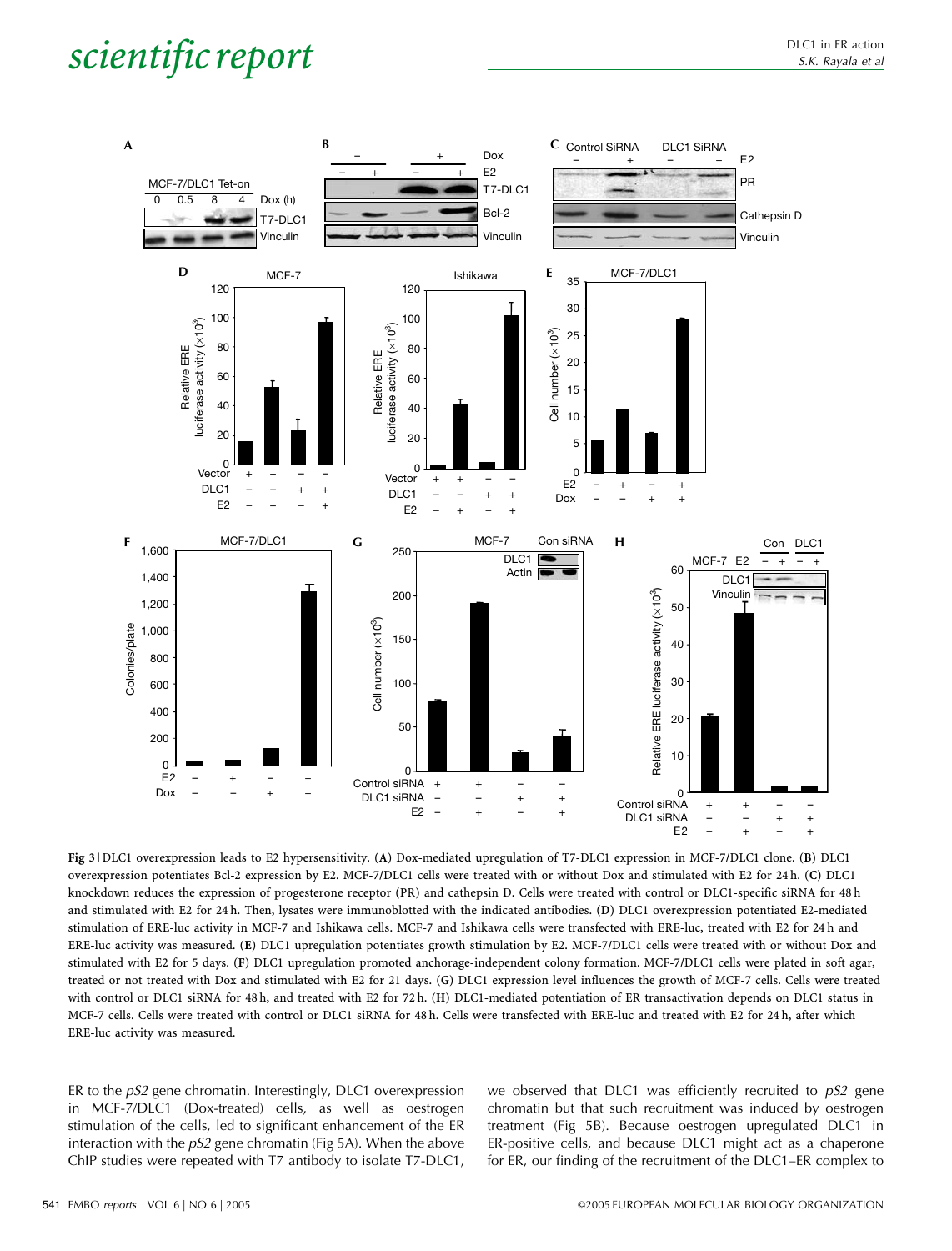

pS2 gene chromatin suggests that DLC1 upregulation by oestrogen could potentially enhance ER transactivation, presumably through enhanced DLC1–ER interaction and its recruitment to the target gene chromatin. Because DLC1 does not have an obvious DNA-binding motif, we speculate that the binding of DLC1 to the target chromatin is through ER. To test this directly, we selectively knocked down the expression of ER by siRNA and found a significant reduction in the recruitment of DLC1 to *pS2* gene chromatin (Fig 5C), which suggests that DLC1 does not bind directly to the pS2 promoter but rather does so through ER.

As DLC1 is a motor complex component with retrograde transport function and because DLC1 has been also found to interact with nuclear transcription factors in fission yeast (Kaiser et al, 2003), our findings suggested that the noted DLC1–ER interaction might be involved in the nuclear transport of ER. To investigate this possibility, we examined the subcellular localization of DLC1 and ER in Ishikawa cells, with or without knockdown of DLC1 expression, using confocal scanning microscopy. We found that DLC1 was located predominantly in the cytoplasm; however, we repeatedly observed a modest but easily detectable level of DLC1 in the nucleus (Fig 5D, left panel). Interestingly, downregulation of DLC1 levels by siRNA was accompanied by a reduction in the nuclear ER in more than 90% of cells (Fig 5D), suggesting that DLC1 acts as a chaperone for the nuclear translocation of ER. As previous studies have shown that DLC1 could function in both dynein motor-dependent and dynein motor-independent ways (Puthalakath et al, 1999), we explored whether ER also interacts with the dynein intermediate light chain (DIC, a marker of the dynein motor) in a DLC1 dependent or DLC1-independent manner. To test this, we immunoprecipitated DIC from cells treated with or without oestrogen. We found that ER also interacts with the dynein motor and such interaction was enhanced after oestrogen stimulation (Fig 5E). Next, we examined the effect of DLC1 knockdown on the ER–DIC interaction. We found that abolition of DLC1 resulted in a substantial inhibition of ER binding to DIC (Fig 5F), which suggests a potential role of DLC1 in the observed ER–DLC1 interaction with DIC.

In summary, we found that DLC1 has a facilitating role in the nuclear accumulation as well as in the transactivation function of

**F**  $\overline{160}$   $\overline{1160}$   $\overline{1160}$   $\overline{1160}$   $\overline{1160}$   $\overline{1160}$   $\overline{1160}$   $\overline{1160}$   $\overline{1160}$   $\overline{1160}$   $\overline{1160}$   $\overline{1160}$   $\overline{1160}$   $\overline{1160}$   $\overline{1160}$   $\overline{1160}$   $\overline{1160}$   $\overline{1160}$   $\$ (A) Interaction of DLC1 with ER in vitro. GST pull-down assay shows the association of GST–DLC1 with in vitro-translated <sup>35</sup>S-labelled ER. (B) Interaction of DLC1 with the AB domain of ER. GST pull-down assay shows the association of GST–ER deletion constructs with the in vitrotranslated <sup>35</sup>S-labelled DLC1. (C) Mapping the ER-binding region in DLC1. GST pull-down assay shows the association of GST–DLC1 deletion constructs with the in vitro-translated <sup>35</sup>S-labelled ER. (D) DLC1 and ER interact in vivo. Cell lysates were immunoprecipitated with anti-ER monoclonal antibody and blotted with anti-DLC1 or anti-ER antibodies. (E) DLC1 overexpression increases DLC1–ER interaction. MCF-7/DLC1 cells were treated or not treated with Dox and were stimulated with E2 for 1 h. Cell lysates were immunoprecipitated with anti-ER monoclonal antibody and blotted with anti-T7 or anti-ER antibodies. (F) ERE-luc assay shows that the deletion of the binding site of ER on DLC1 blocked transactivation.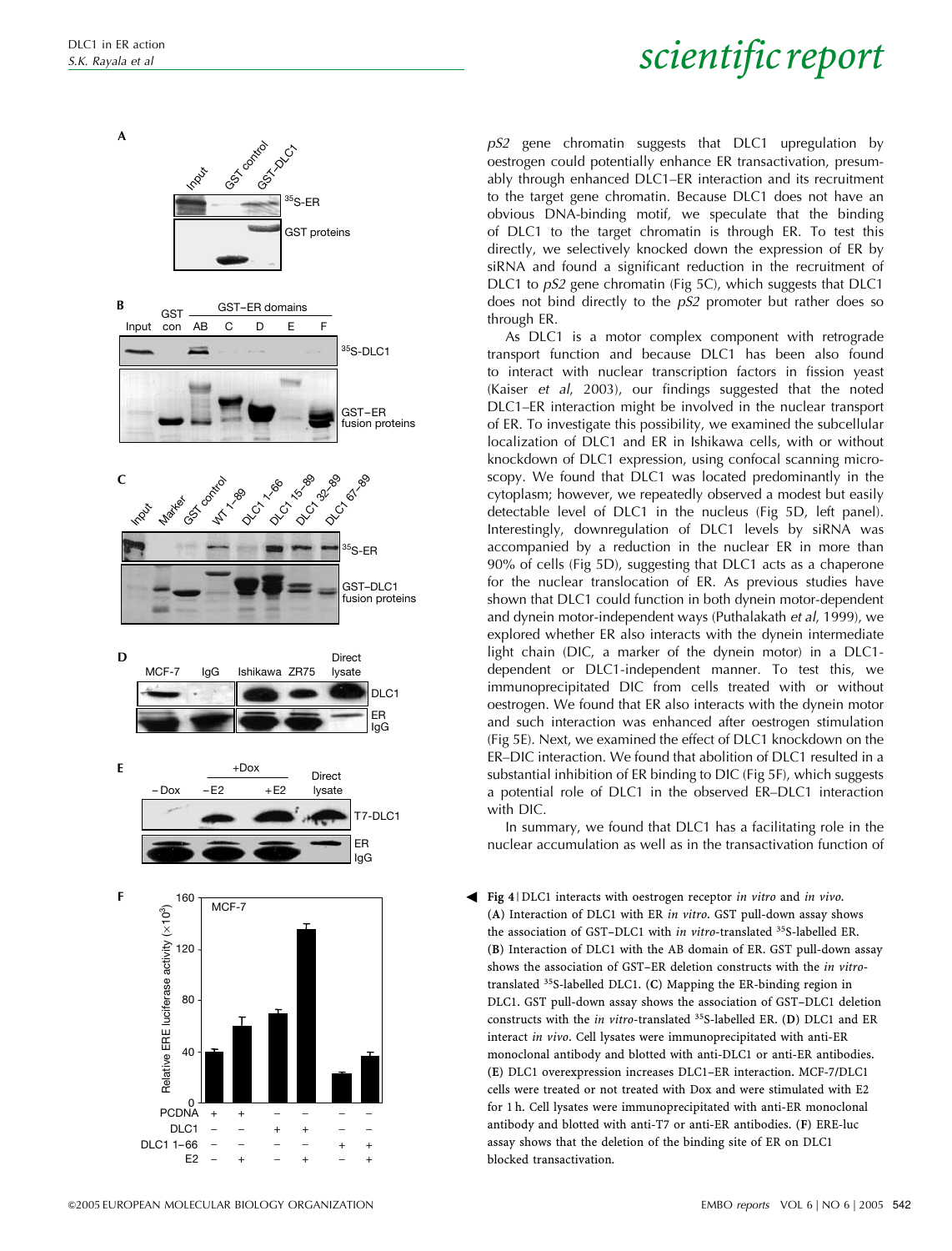

Fig 5 | DLC1 and oestrogen receptor localization and chromatin studies. (A–C) Recruitment of ER and DLC1 to the pS2 promoter chromatin. MCF-7/ DLC1 cells were treated or not treated with Dox for 24 h, stimulated with E2 for 1 h and ChIP was performed with anti-ER or anti-T7 antibodies. IP, immunoprecipitation. (A) DLC1 enhances ER recruitment. Upper panel: PCR analysis of the 304-bp pS2 promoter fragment associated with ER. Lower panel: PCR analysis of the input DNA. Relative recruitment of ER or T7-DLC1 on the target promoter is shown as fold change. (B) Oestrogen induces recruitment of DLC1 to the target chromatin. PCR analysis of the 304-bp pS2 promoter fragment associated with T7-DLC1 (upper panel); PCR analysis of the input DNA is shown below. (C) DLC1 recruitment to the pS2 promoter chromatin depends on the presence of ER (upper panel). PCR analysis of the 304-bp pS2 promoter fragment associated with T7-DLC1; PCR analysis of the input DNA is shown below. (D) Ishikawa cells grown on coverslips and treated with control or DLC1 siRNA for 48 h. The coverslips were incubated with antibodies against DLC1 and ER and then incubated with secondary antibodies conjugated with Alexa-546 (red) and Alexa-488 (green), respectively. Arrows indicate the cells with exclusively cytoplasmic staining of ER. (E) ER interacts with DIC in vivo. Cell lysates from MCF-7 stimulated with E2 for 1 h were immunoprecipitated with anti-DIC monoclonal antibody and blotted with anti-DLC1, anti-ER or anti-DIC antibodies. WB, western blot. (F) Role of DLC1 in ER–DLC1 interaction with DIC. Lysates from MCF7 cells were treated with control or DLC1 siRNA and were immunoprecipitated with anti-DIC monoclonal antibody and blotted with DLC1, ER and DIC antibodies. The right panel shows the extent of DLC1 knockdown by siRNA.

ER in breast cancer cells. Our observations that DLC1 interacted directly with ER and that oestrogen upregulation of DLC1 promoted its interaction with ER are important, because these findings suggest that both the level of DLC1 and ER activation status influence ER functions in breast cancer cells. Further, the DLC1–ER interaction has a role in the regulation of ER-inducible